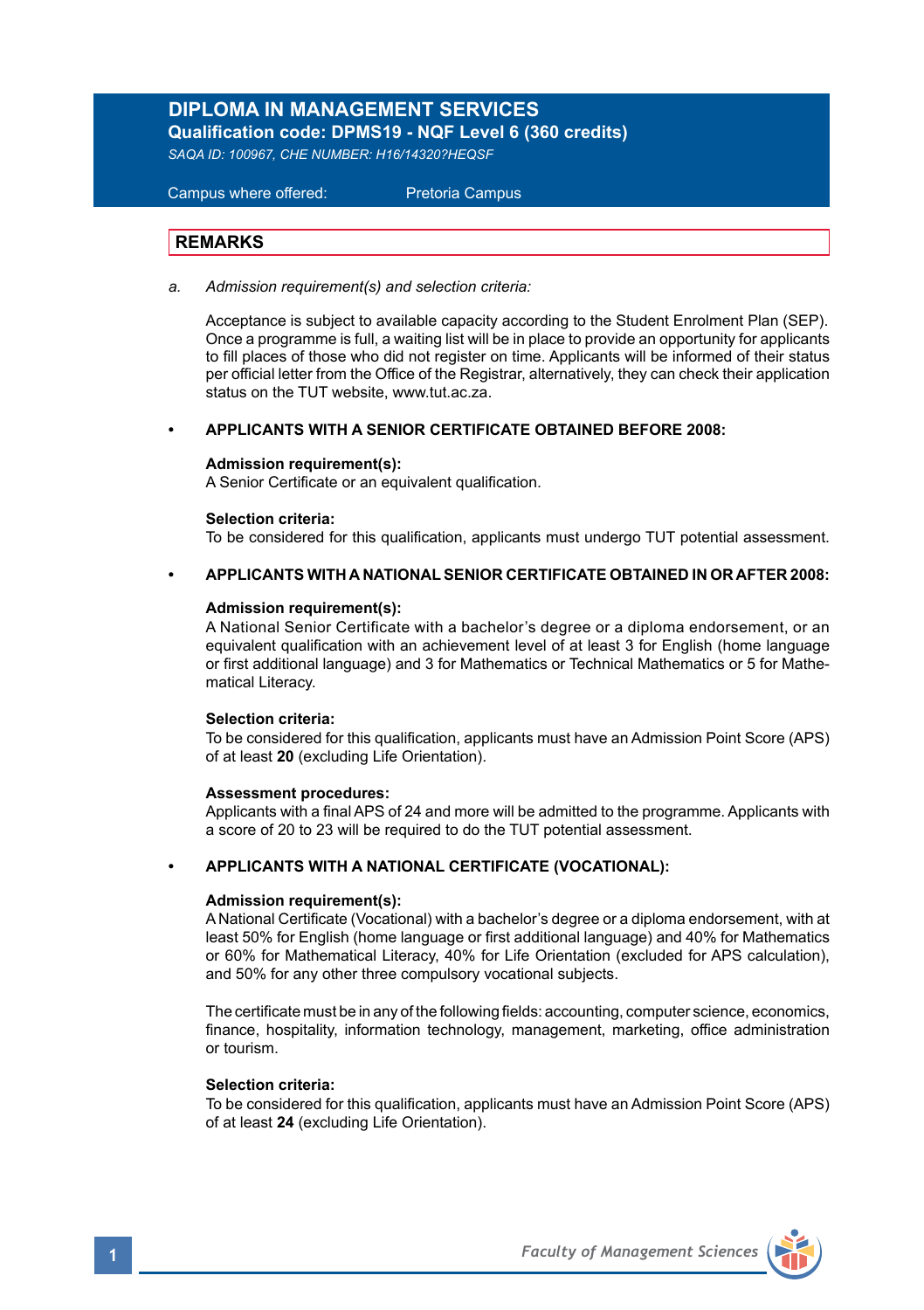#### **Assessment procedures:**

Applicants with a final APS of 24 and more will be admitted to the programme. Applicants with a score of 20 to 23 will be required to do the TUT potential assessment.

- *b. Recognition of Prior Learning (RPL), equivalence and status:* See Chapter 30 of Students' Rules and Regulations.
- *c. Intake for the qualification:* January only.
- *d. Presentation:* Day classes. The module Organisational Effectiveness III is offered in the form of evening classes.
- *e. Minimum duration:* Three years.
- *f. Exclusion and readmission:* See Chapter 2 of Students' Rules and Regulations.
- *g. WIL in Management Service:* See Chapter 5 of Students' Rules and Regulations.

## **CURRICULUM**

## **FIRST YEAR**

| <b>CODE</b>                       | <b>MODULE</b>                            | NOF-L        | <b>CREDIT</b> | <b>PREREQUISITE MODULE(S)</b> |  |  |  |
|-----------------------------------|------------------------------------------|--------------|---------------|-------------------------------|--|--|--|
| <b>BSM105D</b><br><b>INI125D</b>  | <b>Business Management I</b>             | (5)          | (24)          |                               |  |  |  |
|                                   | Information Literacy I<br>(block module) | (5)          | (2)           |                               |  |  |  |
| <b>LFI125X</b>                    | Life Skills I (block module)             | (5)          | (2)           |                               |  |  |  |
| OEF105D                           | Organisational Effectiveness I           | (5)          | (24)          |                               |  |  |  |
| QTS105D                           | <b>Quantitative Techniques</b>           | (5)          | (24)          |                               |  |  |  |
| <b>FIRST SEMESTER</b>             |                                          |              |               |                               |  |  |  |
| CAP115X                           | Communication for Academic               | (5)          | (10)          |                               |  |  |  |
|                                   | Purposes                                 |              |               |                               |  |  |  |
| CPL115X                           | <b>Computer Literacy</b>                 | (5)          | (10)          |                               |  |  |  |
| <b>SECOND SEMESTER</b>            |                                          |              |               |                               |  |  |  |
| COP216X                           | Communication for Occupational           | (6)          | (8)           | Communication for Academic    |  |  |  |
|                                   | Purposes                                 |              |               | Purposes                      |  |  |  |
| CPL215X                           | Computer Literacy II                     | (5)          | (12)          | <b>Computer Literacy</b>      |  |  |  |
| TOTAL CREDITS FOR THE FIRST YEAR: |                                          |              | 116           |                               |  |  |  |
|                                   |                                          |              |               |                               |  |  |  |
| <b>SECOND YEAR</b>                |                                          |              |               |                               |  |  |  |
| <b>CODE</b>                       | <b>MODULE</b>                            | <b>NOF-L</b> | <b>CREDIT</b> | <b>PREREQUISITE MODULE(S)</b> |  |  |  |
| BSM206D                           | <b>Business Management II</b>            | (6)          | (24)          | <b>Business Management I</b>  |  |  |  |
| CSE206D                           | <b>Costing and Estimating</b>            | (6)          | (24)          |                               |  |  |  |
| <b>LLW206D</b>                    | Labour Law                               | (6)          | (24)          |                               |  |  |  |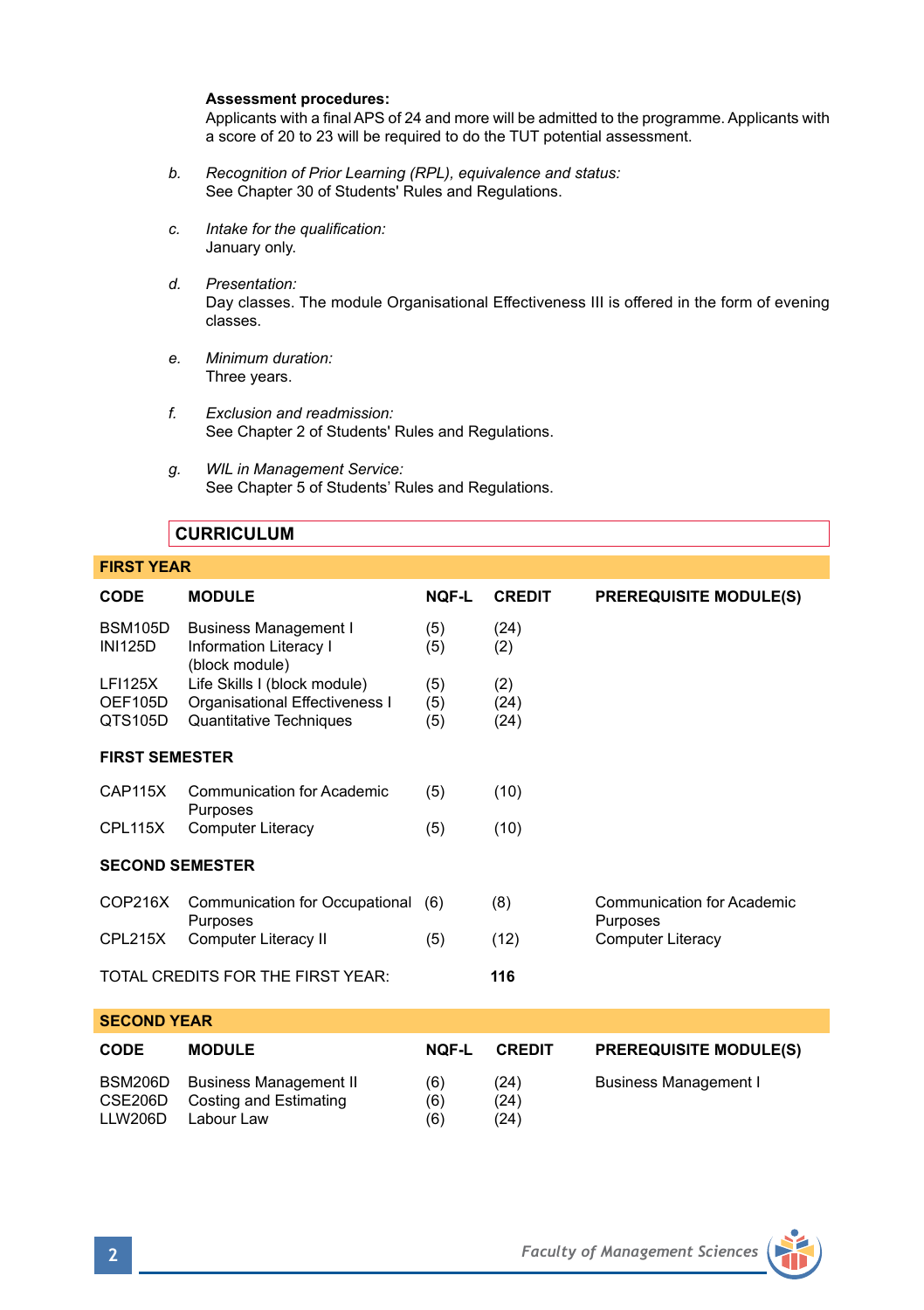| <b>OEF206D</b><br>ORE206D     | Organisational Effectiveness II<br><b>Operational Research</b>                                                              | (6)<br>(6)        | (24)<br>(24)         | Organisational Effectiveness I<br><b>Quantitative Techniques</b> |  |  |  |
|-------------------------------|-----------------------------------------------------------------------------------------------------------------------------|-------------------|----------------------|------------------------------------------------------------------|--|--|--|
|                               | TOTAL CREDITS FOR THE SECOND YEAR:                                                                                          |                   | 120                  |                                                                  |  |  |  |
| <b>THIRD YEAR</b>             |                                                                                                                             |                   |                      |                                                                  |  |  |  |
| <b>CODE</b>                   | <b>MODULE</b>                                                                                                               | <b>NQF-L</b>      | <b>CREDIT</b>        | <b>PREREQUISITE MODULE(S)</b>                                    |  |  |  |
| BSM306D<br>MNS306D<br>MNX326D | <b>Business Management III</b><br><b>Management Service Practice</b><br>WIL in Management Service<br>(block module)         | (6)<br>(6)<br>(6) | (24)<br>(24)<br>(22) | <b>Business Management II</b>                                    |  |  |  |
| OEF306D<br>SSA316D<br>SSB316D | Organisational Effectiveness III<br>System Analysis and Design A<br>(first-semester module)<br>System Analysis and Design B | (6)<br>(6)<br>(6) | (30)<br>(12)<br>(12) | Organisational Effectiveness II                                  |  |  |  |
|                               | (second-semester module)<br>TOTAL CREDITS EOR THE THIRD VEAR.                                                               |                   | 121                  |                                                                  |  |  |  |

## **MODULE INFORMATION (OVERVIEW OF SYLLABUS)**

The syllabus content is subject to change to accommodate industry changes. Please note that a more detailed syllabus is available at the Department or in the study guide that is applicable to a particular module. At time of publication, the syllabus content was defined as follows:

## **B**

## **BUSINESS MANAGEMENT I (BSM105D) 1 X 3-HOUR PAPER**

## *(Module custodian: Department of Management and Entrepreneurship)*

TOTAL CREDITS FOR THE QUALIFICATION: **360**

A focus on the different management functions of business organisations in the South African environment. It describes how managers should manage resources and activities in such a way that organisations can operate as profitably as possible. (Total tuition time: not available)

## **BUSINESS MANAGEMENT II (BSM206D) 1 X 3-HOUR PAPER**

## *(Module custodian: Department of Management and Entrepreneurship)*

The financial and operations functions are dealt with comprehensively. Financial Management offers students insight into finance theory and practice with emphasis on financial decision making which will increase the value of the business organisation. Financing decisions of investment, financing and working capital management are dealt with. Operations management gives an overview of the activities of the operations function in the manufacturing and services sectors. (Total tuition time: ± 60 hours)

## **BUSINESS MANAGEMENT III (BSM306D) 1 X 3-HOUR PAPER**

## *(Module custodian: Department of Management and Entrepreneurship)*

Students acquire skills to apply management functions, develop a broad understanding of business and management concepts. It relates to theoretical models that can be applied in a workplace such as change management, strategy and diversity management. The marketing management component provides students with advanced knowledge in areas such as applied principles in marketing and research, product development, design of the marketing plan, environmental analysis, creativity and innovation. (Total tuition time: not available)

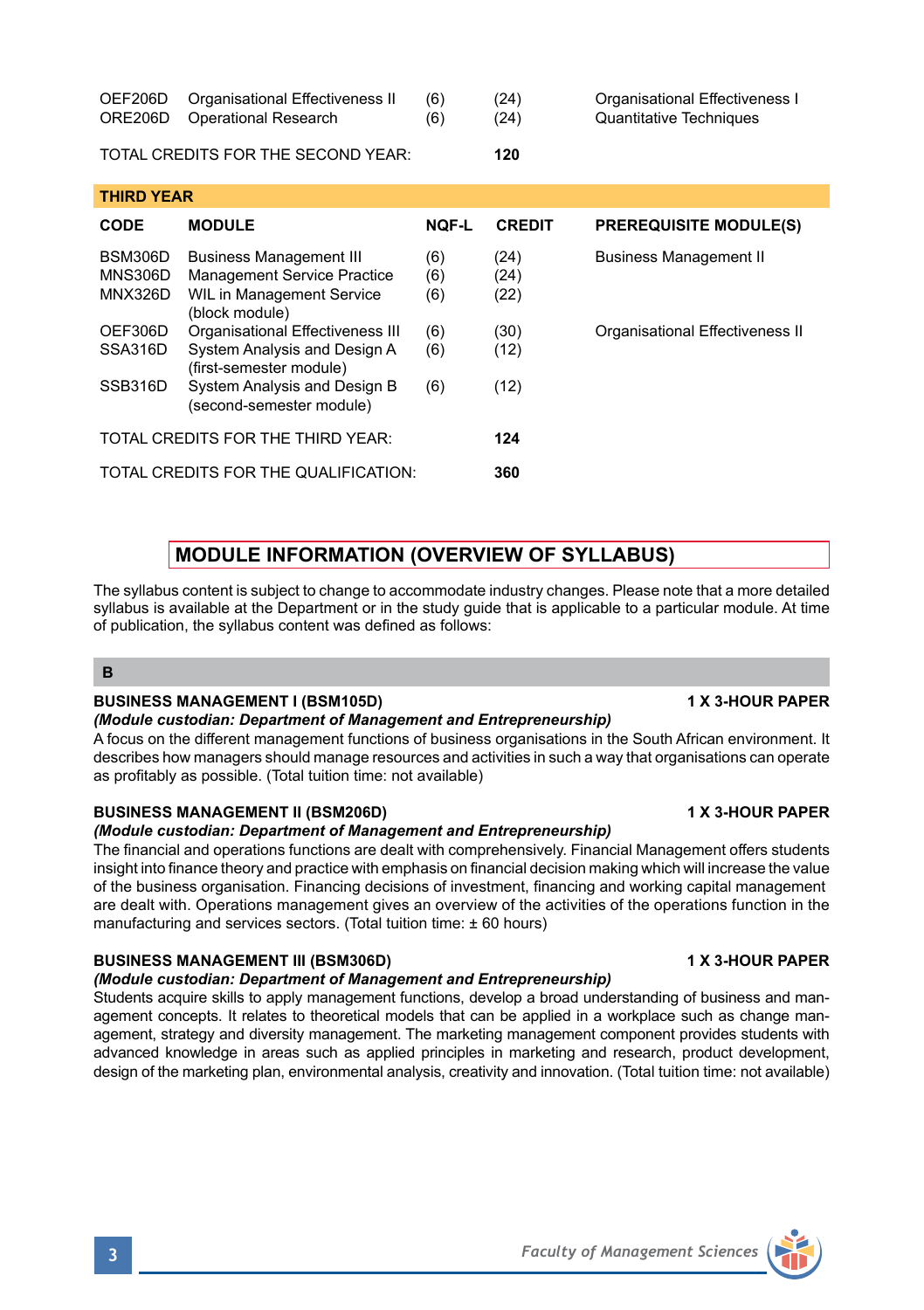## **COMMUNICATION FOR ACADEMIC PURPOSES (CAP115X) 1 X 3-HOUR PAPER**

## *(Module custodian: Department of Applied Languages)*

A workable knowledge of English is an essential skill for any graduate who is required to conduct themselves successfully in a professional working environment. This module will equip students with the competencies required to compose a selection of written texts related to communicating both internally and externally within a professional environment. In addition, the module includes strategies that are essential for the effective communication in various situations, including small groups to avoid unproductive conflict, a multicultural context, etc. (Total tuition time: not available)

## **COMMUNICATION FOR OCCUPATIONAL PURPOSES (COP216X) 1 X 3-HOUR PAPER** *(Module custodian: Department of Applied Languages)*

The module is designed to provide students with the skills necessary to engage meaningfully with English in both academic and professional environments. It aims to develop the students' note taking and reading skills, as well as writing skills by exposing them to a selection of written texts related to a specific field of study. On completion, students will have an understanding of the writing process and be able to plan, draft, revise and edit work for clarity, coherence, style and appropriateness. (Total tuition time: not available)

## **COMPUTER LITERACY (CPL115X)** CONTINUOUS ASSESSMENT

## *(Module custodian: End User Computing Unit)*

Students have to acquire foundational knowledge in computing fundamentals, essential digital skills in key applications based on MS Office Suite and network basics (i.e. MS Outlook and Internet). Students will do online exams that are mapped with SAQA. (Total tuition time: not available)

## **COMPUTER LITERACY II (CPL215X)** CONTINUOUS ASSESSMENT

## *(Module custodian: End User Computing Unit)*

This module will equip students with the ability to improve the application of mathematical, arithmetic and business calculations, logical statements, using advanced spreadsheet functions and formulas. Students should be able to integrate various skills at an advanced level, acquired from different applications to address the business needs. Students will do online exams that are mapped with SAQA. (Total tuition time: not available)

## **COSTING AND ESTIMATING (CSE206D) 1 X 3-HOUR PAPER**

## *(Module custodian: Department of Finance and Investment)*

The basic methods and some selected techniques of cost accounting for application in the business environment. Cost elements, material costs, labour costs and overheads, job costing and manufacturing statements. The basic methods to calculate the profitability of a manufacturing concern, depreciation of assets, process costing, standard costing, cost-volume-profit analysis and budgets. (Total tuition time: not available)

## **I**

## **INFORMATION LITERACY I (INI125D) CONTINUOUS ASSESSMENT**

## *(Module custodian: Directorate of Library and Information Services)*

Introduction of information literacy. Development of a search strategy and application of a search string to search engines and academic databases. Evaluation of information sources. Ethical and legal use of information. (Total tuition time: not available)

## **L**

#### **LABOUR LAW (LLW206D) 1 X 3-HOUR PAPER** *(Module custodian: Department of Law)*

Introduction to Law. Common Law. Basic Conditions of Employment Act, 1997 (Act No. 75 of 1997), the Employment Equity Act, 1998 (Act No. 55 of 1998), Unemployment Insurance Act, 2001 (Act No. 63 of 2001), Compensation for Occupational Injuries and Diseases Act, 1993 (Act No. 13 of 1993), Occupational Health and Safety Act, 1993 (Act No. 85 of 1993); and the Skills Development Act, 1998 (Act No. 97 of 1998). A detailed discussion on the Labour Relations which includes freedom of association, organisational rights, collective bargaining overview of dispute resolution, dismissals and strikes. (Total tuition time: ± 60 hours)

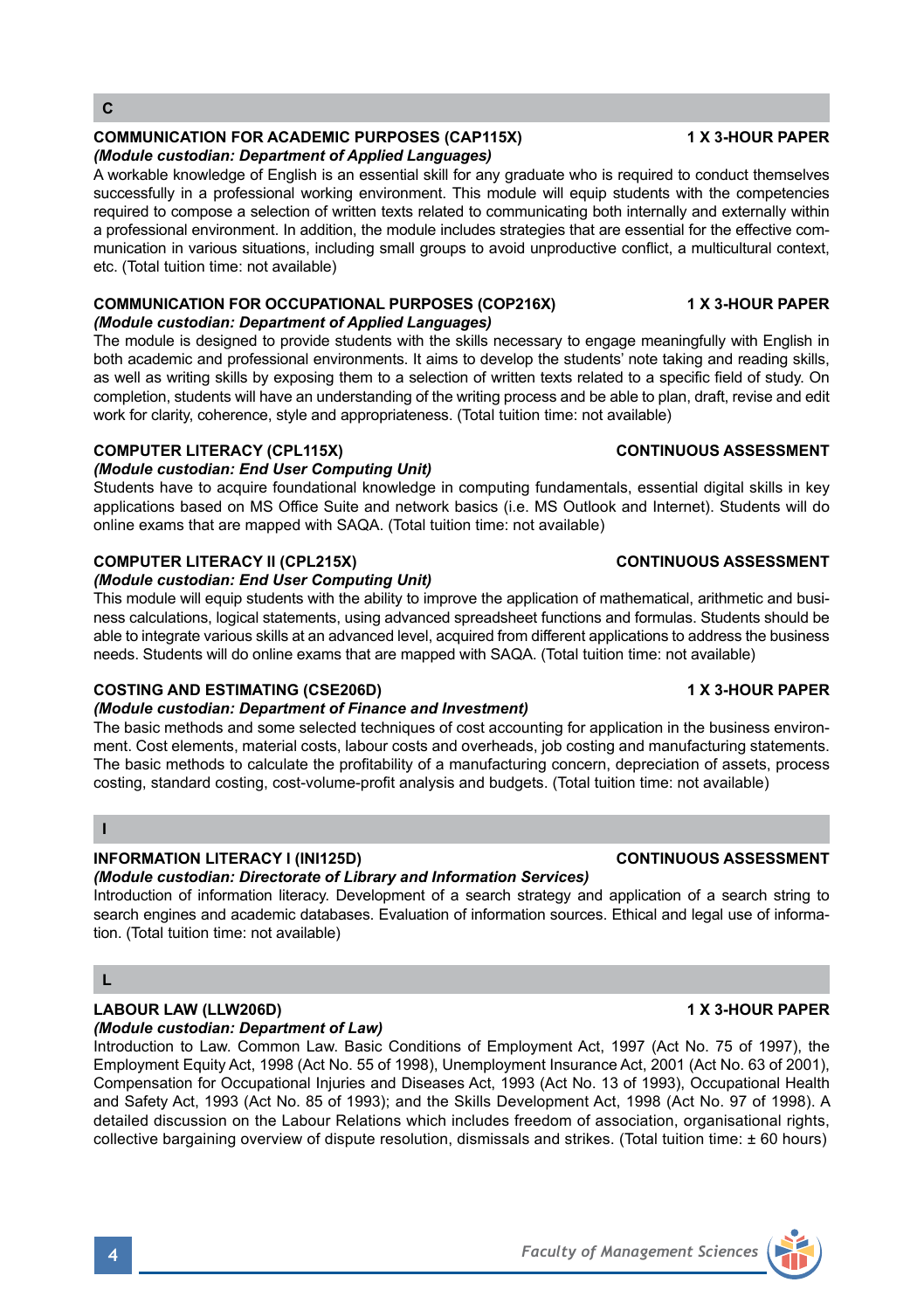## *(Module custodian: Directorate of Student Development and Support)*

Academic, personal and socioemotional skills development for students in higher education. Personal and social dimensions address: effective planning and self-management (goal setting and time management); Adjusting to university life (student life, diversity and change); Intra- and interpersonal skills development (conflict management, self-esteem, relationship management); Effective living (healthy living, HIV education, substance abuse); Academic dimension addresses: academic skills for university (e.g. critical thinking, creativity, managing assignments and assessments). (Total tuition time: not available)

### **M**

## **MANAGEMENT SERVICE PRACTICE (MNS306D)** 1 X 3-HOUR PAPER

#### *(Module custodian: Department of Operations Management)*  To equip students with basic project management as well as productivity accounting calculation skills, tools and techniques. (Total tuition time: ± 96 hours)

### **O**

## **OPERATIONAL RESEARCH (ORE206D) 1 X 3-HOUR PAPER**

### *(Module custodian: Department of Operations Management)*

Fundamentals of decision theory. Decision trees and utility theory. Marginal analysis and the normal distribution. Game theory. Introduction to linear programming (LP) problems. Formulation of LP problems. Graphic solution of LP problems. Simplex method. Transportation and assignment. Network analysis. Queuing theory. (Total tuition time: ± 96 hours)

## **ORGANISATIONAL EFFECTIVENESS I (OEF105D) 1 X 3-HOUR PAPER**

#### *(Module custodian: Department of Operations Management)*

An introduction to the concepts of productivity and work study is given as well as why work study is a valuable tool to management. Method study is presented in detail according to the SREDEDIM steps. Various methods of recording information are discussed and practiced via case studies. The questioning technique is used to design the proposed procedure and workplace layout. After the proposed procedure and workplace layout is designed, time studies, as one of the work quantification techniques, are taught to enable the student to measure the time for the proposed procedure. The student is taught to determine a standard time for procedures and processes. This enables the student to determine savings in terms of time and cost. (Total tuition time: ± 96 hours)

## **ORGANISATIONAL EFFECTIVENESS II (OEF206D) 1 X 3-HOUR PAPER**

## *(Module custodian: Department of Operations Management)*

Work quantification techniques such as activity sampling, predetermined motion time systems, standard data, and self-recording techniques form part of this module . Productivity improvement, the implementation of Incentive schemes and planning and control is discussed. The student will be able to calculate different performance ratios and the Objective Matrix as a tool to improve performance is highlighted. (Total tuition time: ± 96 hours)

## **ORGANISATIONAL EFFECTIVENESS III (OEF306D) 1 X 3-HOUR PAPER**

## *(Module custodian: Department of Operations Management)*

The role and place of management services, management services as a consultancy service, the use of computers in management services, ergonomics, related techniques to management services. Organisation goals and objectives, organisation structure and systems, approach to an organisation's functional analysis, new forms of work organisation and job design, remuneration. (Total tuition time: ± 96 hours)

## **Q**

## **QUANTITATIVE TECHNIQUES (QTS105D) 1 X 3-HOUR PAPER**

## *(Module custodian: Department of Mathematics and Statistics)*

Introduction to statistics and sampling methods, organisation and description of data using tables and graphs, measures of location and dispersion, basic probability, probability distributions (binomial, poisson, normal), Introduction to sampling distributions (means and proportions), confidence intervals, hypothesis testing, Chisquared tests, regression and correlation analysis, time series analysis, index numbers, elementary interest calculations. (Total tuition time: ± 100 hours)

### **LIFE SKILLS I (LFI125X) CONTINUOUS ASSESSMENT**